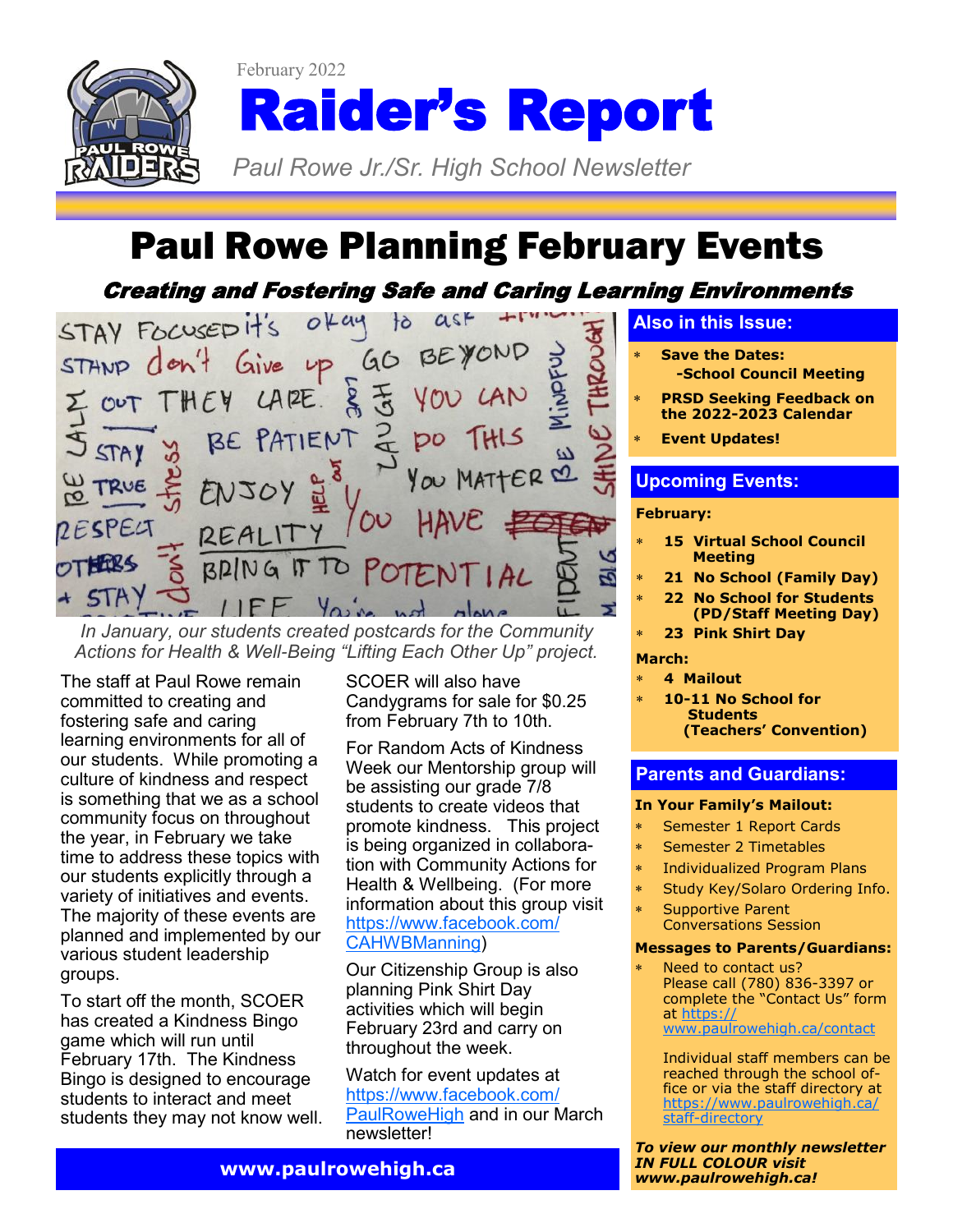## **Superintendent's Message: Safe & Caring Learning Environments and Celebrating Pink Shirt Day**

At Peace River School Division (PRSD) we pride ourselves in our ability to create and foster safe and caring learning environments for our students. There are many people who play a role in this process, and I would like to take this opportunity to celebrate their efforts and thank all the students, staff, parents, local partners, and community members who contribute to creating a culture of kindness and respect in our schools.

We share in the success of our work in this regard with our school communities as our latest survey results show that 87.5% of our students, staff, and parents feel that PRSD schools provide safe and caring learning environments for students. On top of that, our 3-year high school comple-



tion rate had a significant jump from 67.8% to 77.6% which tells us that students feel confident, respected, supported and safe in our schools throughout the completion of their education.

The work we do in this regard is on-going through various programs, initiatives and presentations focused on healthy relationships, anti-racism and personal well-being. Examples of such programs and initiatives include the work of our school-based Youth Education Support Workers, Success Coaches, Divisional Social Workers, PRSD Anti-Racism Committee, student leadership groups, mentorship programs, behaviour support programs, wellness programs, the focus on citizenship division-wide, daily learning incorporated into the curriculum and the meaningful support that comes from community involvement and various agencies.

Pink Shirt Day is one day per year where we wear pink in a united stand to support healthy relationships, wellness, and diversity. Providing safe and caring learning environments for students is incredibly important to us. We understand that for students to learn, flourish and reach their full potential, they need to feel safe, happy and cared for.

Thank you so much for your involvement and support. We invite you to join us on February 23, 2022, for Pink Shirt Day when PRSD students and staff will wear pink in support of healthy relationships, wellness, and diversity.

 *Adam Murray Superintendent of Schools Peace River School Division*



To view the draft 2022-2023 school calendar and learn how you can provide feedback visit [www.prsd.ab.ca.](http://www.prsd.ab.ca) The deadline for feedback is March 18, 2022.

For the latest news and announcements from Peace River School Division visit their website regularly and/or follow their page on Facebook: [www.facebook.com/prsd10](https://www.facebook.com/prsd10)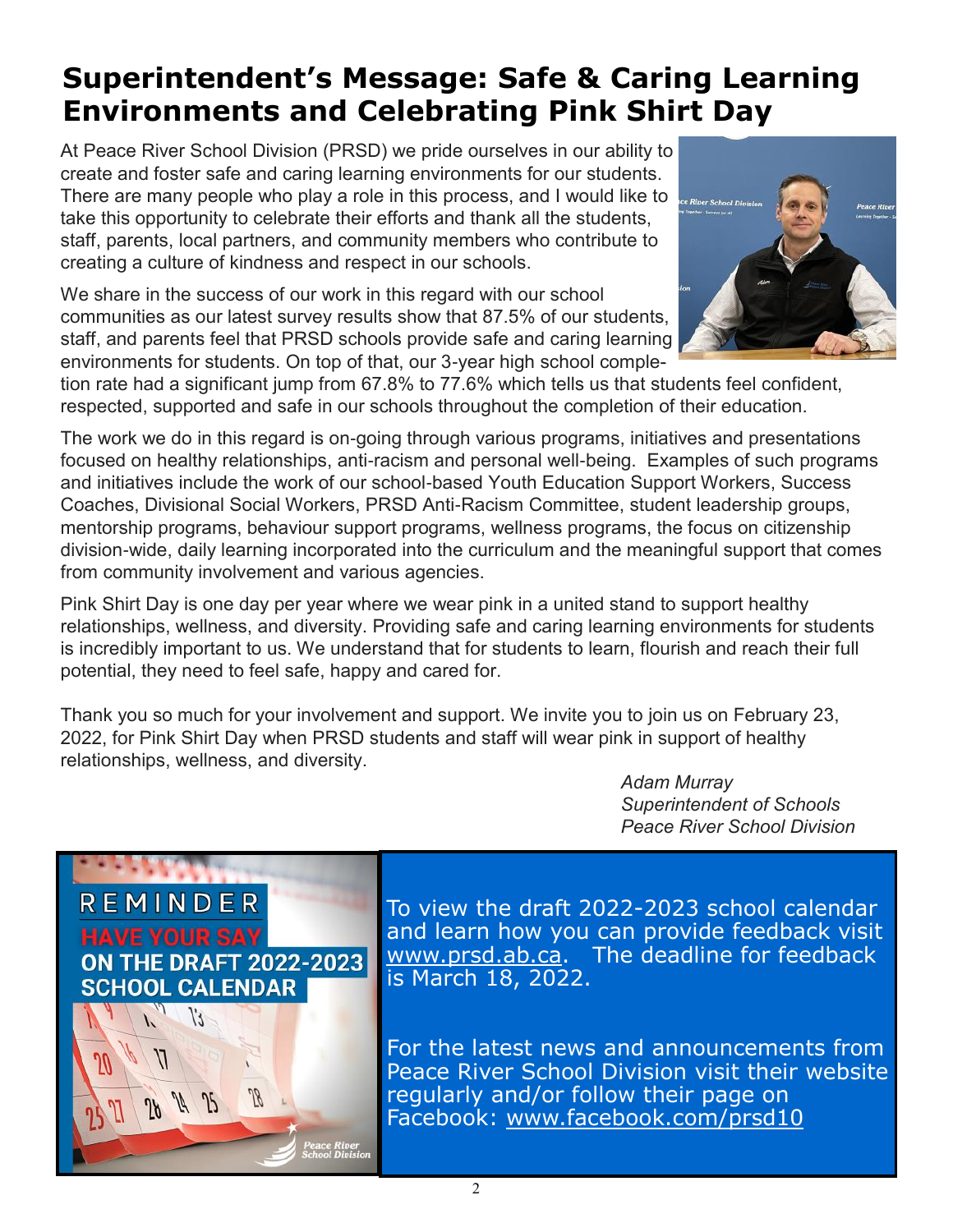# **Parents & Guardians: Please Save the Dates**

## **Virtual School Council Meeting Tuesday, February 15 at 7:00 PM**

All parents/guardians of Paul Rowe students are encouraged to attend.

*Please contact the school office at (780) 836-3397 between 8:30 AM and 4:00 PM to request the Google Meet link.* 



# **Parents & Guardians: Please Remind Students**



together to facilitate a virtual conference which will be held February 23, 24 and 25th. The virtual sessions will run for 90 minutes each day from 4:30pm to 6pm.

Students can contact Mrs Presakarchuk if they want to register for this conference.

# **Wear PINK shirts on Wednesday, February 23!** We RISE by **LIFTING OTHERS**

Students and staff throughout Peace River School Division are encouraged to wear pink shirts on Wednesday, February 23rd. The pink shirts represent our continued dedication to fostering a culture of kindness and respect in our schools. Our Citizenship group is also planning a Pink Shirt Day assembly and activities for students on this day.

**For more information about Pink Shirt Day visit:<http://pinkshirtday.ca/>**



## **Science Fair Projects Are Due Soon!**

All students in grades 7-9 have been working on Science Fair projects since September. **Their final projects are due Tuesday, February 15th.**  Projects will be judged and the students with the top projects will have an opportunity to participate in the Peace Country Regional Science Fair which will be held virtually from March 13-18.

**Please follow our school Facebook page at [facebook.com/PaulRoweHigh](https://www.facebook.com/PaulRoweHigh) and/ or check our website at [www.paulrowehigh.ca](http://www.paulrowehigh.ca) for event updates!**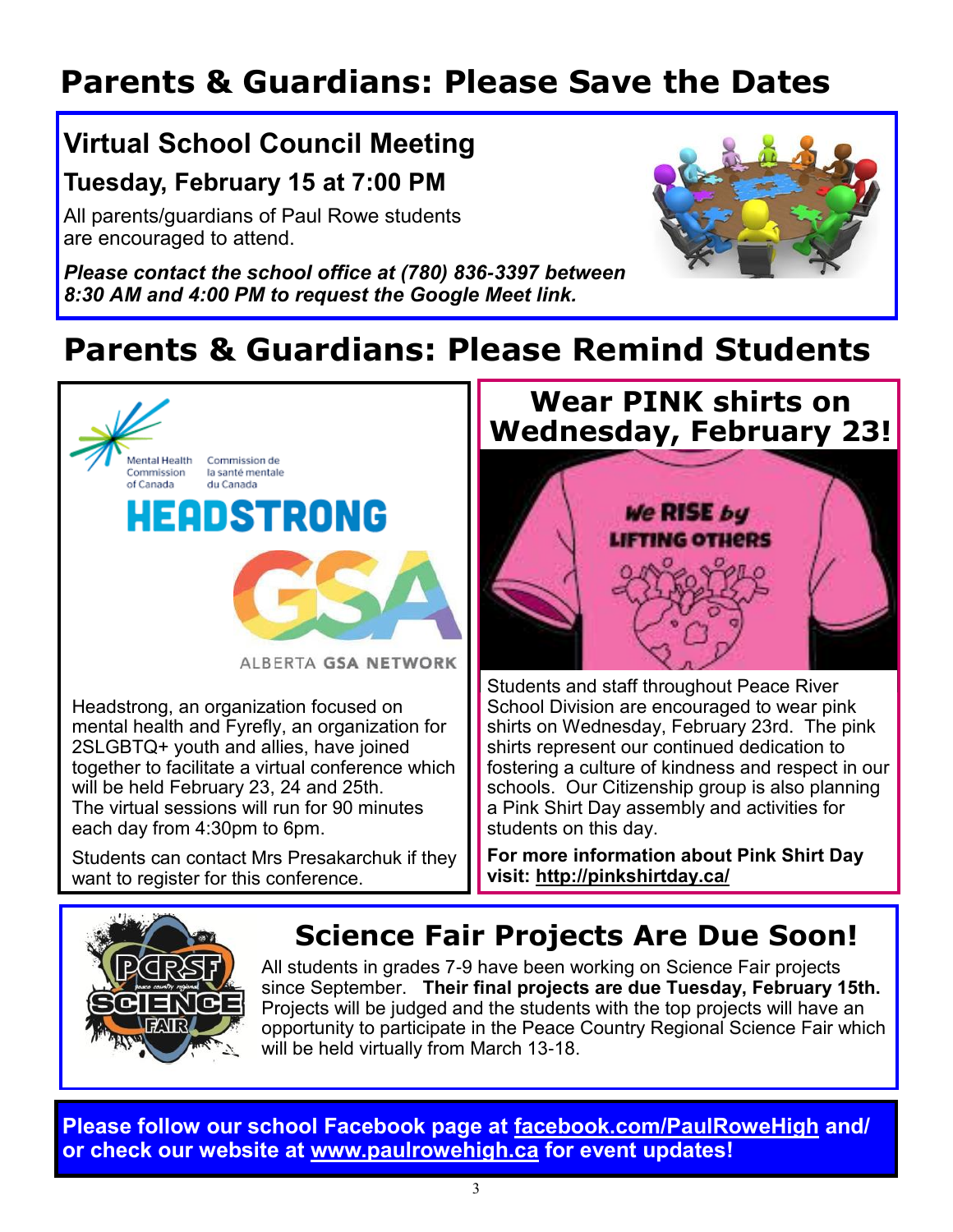## **January School Happenings**



*After 21 years at our school, we said goodbye to Office Manager Shirley Bruun, and hello to a familiar face. Shirley is off to new adventures as a retiree of the school division. In January, Bert Goddard took over the role, joining Terra Goodzeck on our office management team. Shirley's dedication to the school for over two decades is greatly appreciated and she will be missed. We look forward to having Bert at the school fulltime as she also continues her work as our caretaker. We wish you all the best Shirley and welcome to the office Bert!* 



*Liam created this well crafted end table in Shop 9 class. Thank you Liam for this beautiful addition to our staff room!* 



*We had a few special guests at Paul Rowe for SCOER's dress like a celebrity spirit day!* 



Food for Thought would like to recognize West Fraser for their \$5,000 donation!

The three schools in Manning will benefit from this donation.

Breakfast is served to the students by our Food for Thought volunteers two days a week.









Food for Thought would like to recognize **Farm Credit Canada (FCC)** for their \$1,500 donation!

Thank you for making breakfast possible for the students at Manning Elementary, Paul Rowe High School and Rosary School.

Breakfast is served to the students by our Food for Thought volunteers two days a week.